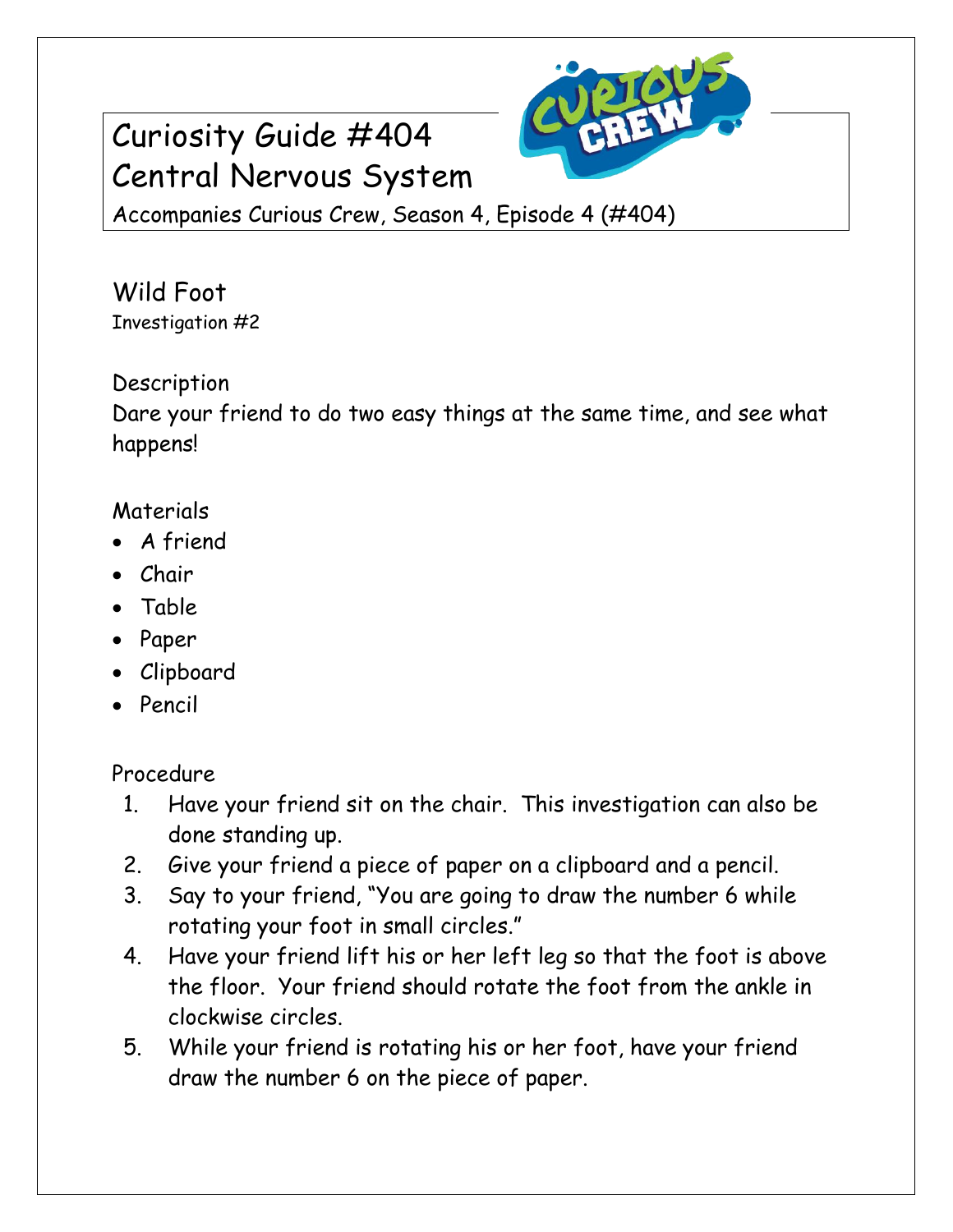- 6. Repeat the investigation with your friend's left foot going counterclockwise.
- 7. Now try the right foot circling clockwise while drawing the number 6.
- 8. Could your friend make circles with the foot and draw a six at the same time?
- 9. How about when your friend circled the foot counterclockwise? Could your friend do the task?
- 10. What is going on here?

My Results